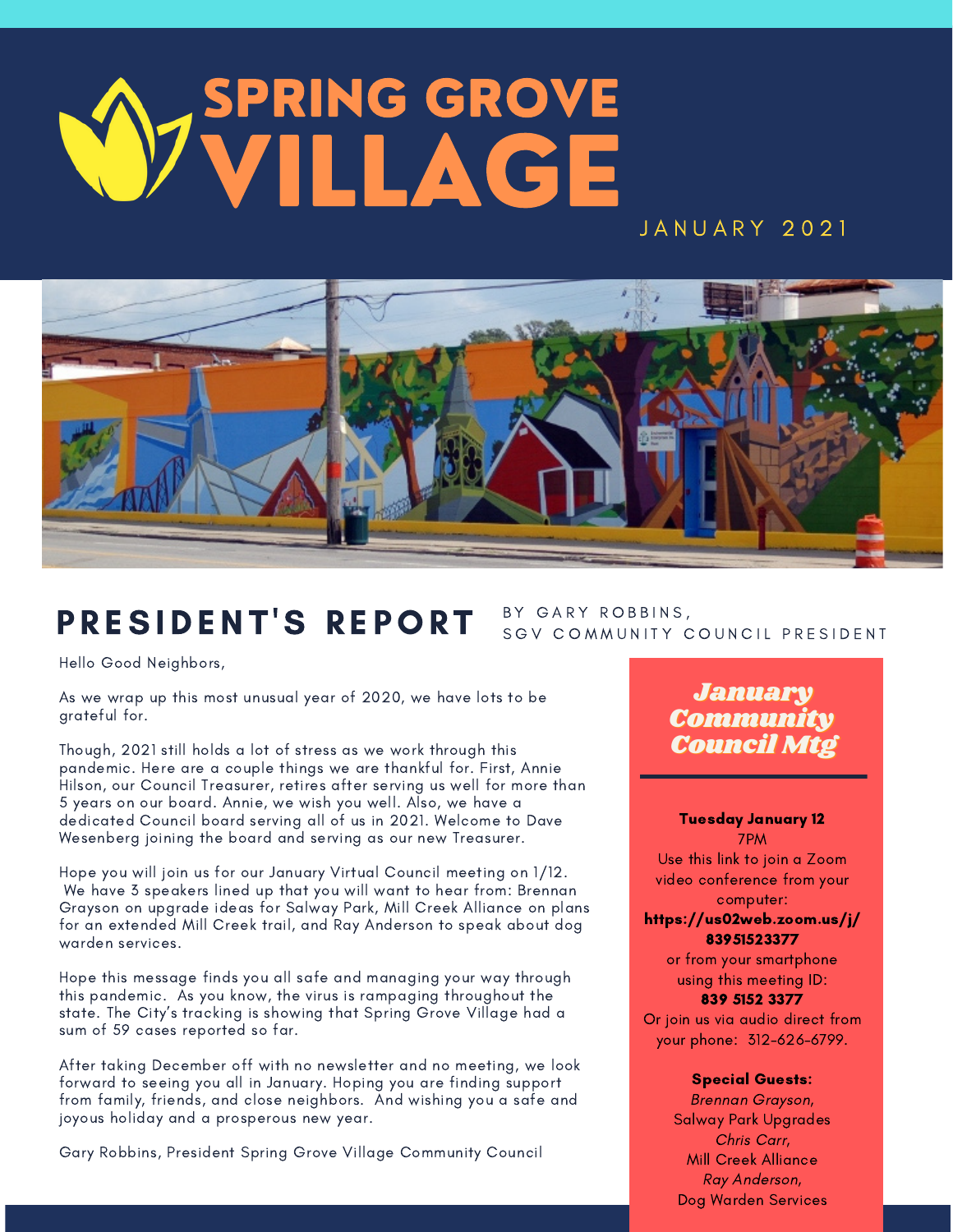# SGV COMMUNITY **COUNCIL REPORT**

#### BY LIZ VIRGO

#### **COMMUNITY** COUNCIL SECRETARY

Eleven community members and guest speakers gathered virtually for our November Community Council meeting. After everyone briefly introduced themselves, we heard a presentation by Raeya and Lauren from Mill Creek Alliance; Lauren is a student and engagement specialist working specifically in our neighborhood.

A portion of Mill Creek runs through our neighborhood alongside I-75. Vegetation and wildlife in Mill Creek has improved dramatically over the years.



*Drawing by Jeff Drew, extracted from Citybeat.com article*

It was formerly one of the most polluted and endangered bodies of water in the country, which had a negative impact on the Ohio River and other rivers connected to the Ohio. However, the Mill Creek Alliance has been cleaning up this waterway over the years.

The Alliance conducts data collection to help analyze the health of the environment. Monitoring from 2019 showed that E. coli levels are too high for regular physical contact such as swimming, but are low enough for recreational use such as canoeing and data collection. It is mostly just important not to ingest the water. The E. coli levels are well within compliance of EPA standards. Large storm events especially cause sewage overflow into Mill Creek, raising contributing to E. coli levels. We have a combined sewage overflow system in Cincinnati which has not been updated since the 1800s. Advocacy around updating the sewage system could help solve this problem in the long-run.

Volunteers are welcome to help the Alliance! This would be a great opportunity for anyone who is interested in testing water quality or getting hands-on experience. The director of education is really good at teaching anyone how to use the necessary technology and the Alliance has many events in our area. Our community members are especially welcome to attend. Collaborative events between the Alliance and our neighborhood would also be welcomed, and our environmental working group could be a great partner in this work.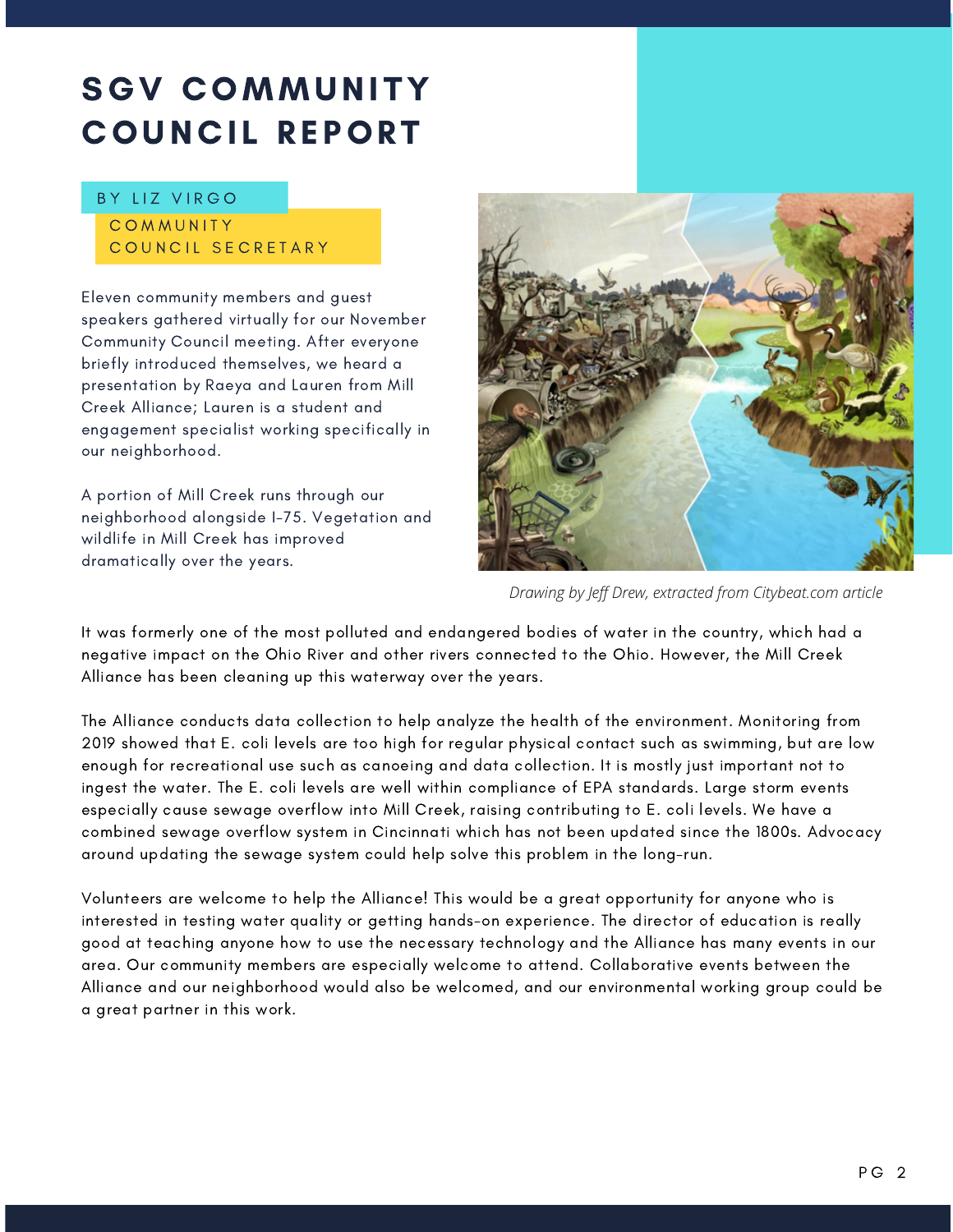After the presentation from the Mill Creek Alliance, we held Community Council Board Elections. All who volunteered were elected unanimously and the Board later determined their positions at a meeting on November 17th. Our 2021 Board will include 5 community members who have all served in the past. Gary Robbins (President), Jerry Carrico (Vice President), Liz Virgo (Secretary), Phil Murphy (Trustee), and David Wesenberg (Treasurer). Dave is returning to the Community Council after about 8 years. He has previously served the neighborhood on the Boards of both the Development Corporation and the Community Council. Before we closed the meeting, a neighbor shared concerns about large concert parties with alcohol that appear to be happening on Kings Run on the Mullen Property. Noise from these parties drifts to neighbors nearby and this may not be an appropriate use of the property according to the zoning laws. After this concern was shared, we concluded our Community Council Meeting. This was the last Community Council Meeting for the year as we typically skip December's meeting. We look forward to seeing neighbors in Community Council Meetings in January!

### VILLAGE VOICES

#### **We Need To Be Like The 101st Airborne At The Battle of Bastogne By Jerry Carrico**

On December 16, 1944, the Germans launched a massive surprise attack in the Ardennes Forest known as the Battle of the Bulge. During this offensive, the 101st Airborne Division (the Screaming Eagles) were hastily deployed to reinforce the defenders of Bastogne, Belgium.

Despite being outnumbered 5 to 1, cut off from any aid and short of supplies, Brigadier General Anthony McAuliffe refused to surrender the key city where 7major roads vital to the German advance intersected. This was a pivotal battle that helped repulse the German advance.

We are facing a fierce battle of our own today. Our enemy is COVID-19. It is incredibly brutal. As of the writing of this article, it is killing more Americans each day than we lost on D-Day. You see, General McAuliffe knew that Patton's Third Army was on its way and it was essential that they hold on until the reinforcements arrived. Despite being tired and aggravated, we are in the same spot. We know that vaccines are on the way, but they are not here yet. In the meantime, we need to keep up our guard and follow the guidelines established by the CDC. Remember—the vaccine will not help you if you aren't around to get it.

#### CINCINNATI ANIMAL CARE

#### S G V COMMUNITY COUNCIL **P R E S I D E N T** BY GARY ROBBINS

This past year, Cincinnati Animal Care replaced the SPCA for dog warden services in Hamilton County. Ray Anderson, Media and Community Relations Manager, will share about CAC's many services: pet adoption, lost & found, stray animal care, and much more. Learn more: www.CincinnatiAnimalCare.org. Questions about dog or cat care, dog etiquette, or requirements in the City? Contact CAC at 541-7387.



Compassion. Advocacy. Rescue. Education. FOR OUR COMMUNITY & OUR ANIMALS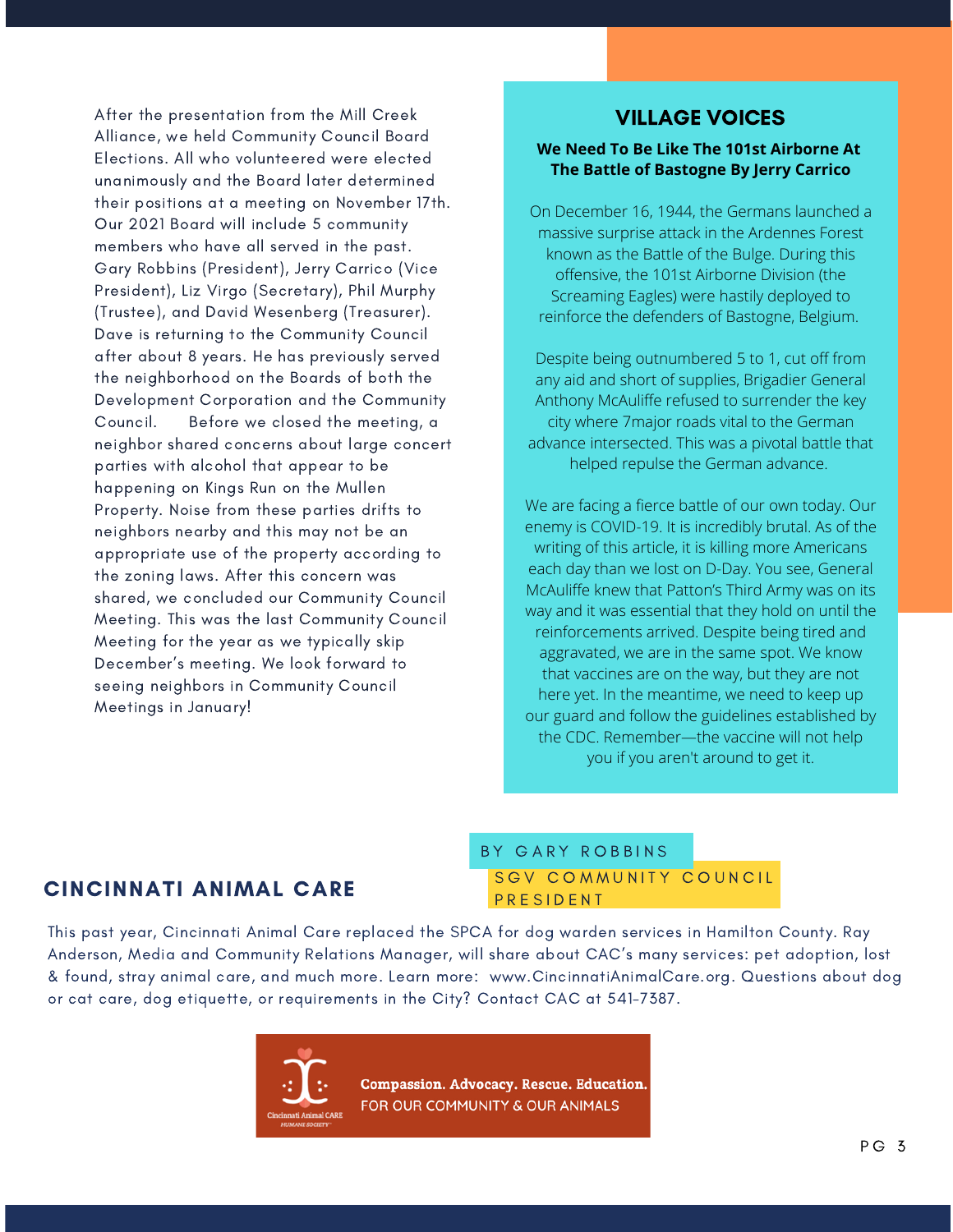## SGV COMMUNITY GARDEN

#### SGV GARDEN SECRETARY BY ANDREA FARMER

Hello, SGV Gardeners! So, today I'm making lists of things to keep myself from screaming with boredom this winter. Of course, dreaming of next year's garden is always at the top of the list, but these FREE Civic Garden Center Zoom meetings are going to be a godsend. All classes are FREE and open to ANYONE with any level of experience—especially beginners! They will be taught by people with decades of garden experience!

Dec. 16 - Holiday Harvest Cooking Class Jan. 6 & 27 Garden Planning Feb. 3 - Beginning Organic Vegetable Gardening Feb. 24 - Seed Starting March 3 - Soil Health March 31 - Garden Bed Preparation April 7 - Starting Spring Crops

May 5 & 26 - Weed and Pest Management June 2 - Irrigation July 7 - Fall Crop Planning July 14 - Cover Crops August 4 - Harvesting Sept. 3 - Season Extension October 6 - Garden Clean-UpDate TBD - Seed Saving

Isn't this an amazing list!? To get Zoom links to any of these classes, please visit the Civic Garden Center Website: https://www.civicgardencenter.org/ and click on the EVENTS tab and select CALENDAR for registration links. Until then, happy garden dreams to you all, dear neighbors. Stay safe, stay healthy, and we'll be back in the garden in no time!

#### MILL CREEK TRAIL EXTENSION

MILL CREEK ALLIANCE BY CHRIS CARR

One day we will see the Mill Creek trail extend along the Mill Creek all the way to the Ohio River. Plans are underway to extend the trail that currently runs behind Salway Park on Spring Grove Ave. The Mill Creek Alliance is heading up a project to extend the trail north along the creek. This is a significant investment in our community adding more attention to the Mill Creek running through our neighborhood and creating fun options for walking, biking, and hiking. At our January Council meeting, we will hear from Chris Carr with the Mill Creek Alliance and learn about details. This is exciting – you don't want to miss this!

#### SALWAY PARK UPGRADES



#### BY BRENNAN GRAYSON

#### S G V N E I G H B O R

My name is Brennan Grayson. I am a parent in the neighborhood with two kids who love playing soccer. Our kids have played in the Northside Soccer Club where I have also coached. Has anyone else noticed that the small goals at Salway Park have collapsed and are a hazard? Who would like to join me in working on getting some new goals? If so, send me an email at brennan.grayson@gmail.com or call me at 513-377-5693. There's so much we can do as a neighborhood to be good hosts to the families and other sports fans that use the park. New goals could be just the beginning.